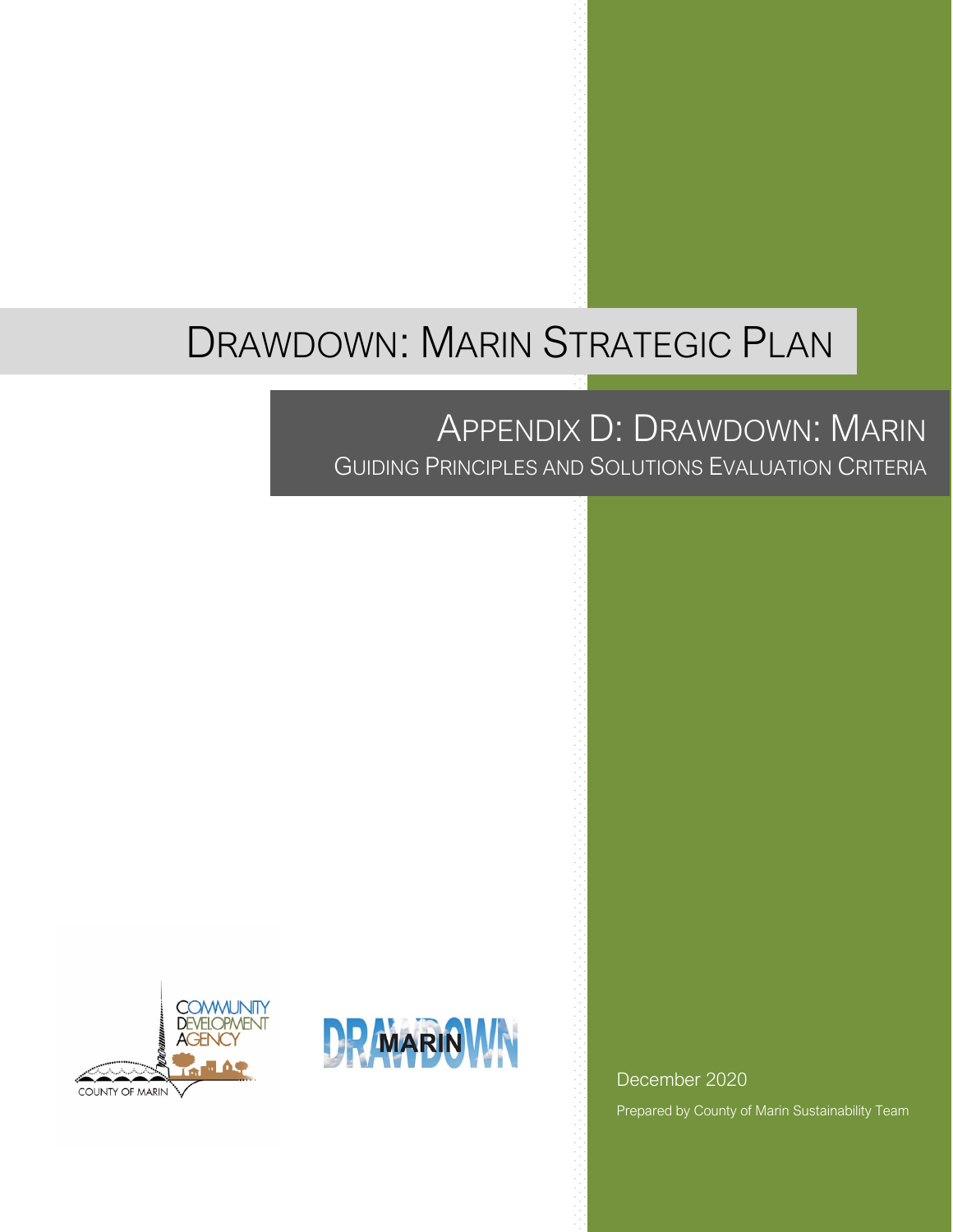# APPENDIX D DRAWDOWN: MARIN GUIDING PRINCIPLES AND SOLUTIONS EVALUATION CRITERIA

The Executive Steering Committee (ESC) determined that it needed to develop principles and criteria to ensure that Collaborative-developed solutions would help achieve Drawdown: Marin goals and are aligned with the Vision. Three members of the ESC formed a subcommittee and developed the following guidance, which was distributed to all Collaboratives. The ESC used this document when it evaluated the solutions presented to it.

## SOLUTIONS ENDORSEMENT AND EVALUATION CRITERIA

## Endorsement and Evaluation of Projects

The ESC will evaluate projects on a rolling basis as the Stakeholder Collaboratives are ready to present. The ESC will offer endorsement for solutions that should be implemented now. The ESC will also look for possible links between projects to suggest coordination/combining forces where feasible. All projects presented to the ESC will appear in the Strategic Plan (developed by the Drawdown: Marin Coordinator outlining the entire process and outcomes).

#### WHAT DOES ENDORSEMENT MEAN?

All Collaboratives will be offered Technical Assistance (as defined below) from the Drawdown: Marin Coordinator, Advisors, or other sources to help further develop project ideas. The ESC and Drawdown: Marin Coordinator will help identify appropriate technical resources for each endorsed project. Endorsed projects will also be branded "Drawdown: Marin" projects and will be marketed to the general public as part of the overall initiative marketing and outreach efforts.

ESC preliminary or final endorsement does not imply that funding, from the County or other sources, is available.

### Technical Assistance

The ESC and the Drawdown: Marin Coordinator will work with each Collaborative to identify the type of technical assistance needed to further development and implementation of each endorsed solution. Technical assistance may include but is not limited to:

- Third-party review of the solution (technical, financial, etc.) by a Drawdown: Marin Advisor or other technical, policy, or financial expert.
- Identification of and/or assistance forming key partnerships needed for implementation.
- Identification of potential funding sources that are well-suited for the solution.
- Detailed feedback on each solution during the initial presentation as well as additional feedback after the presentation via email.

### Solutions Evaluation Criteria

The seven Drawdown: Marin Guiding Principles, reflected below as headings (in bold), are required to be addressed by each Stakeholder Collaborative (Collaborative) when it presents its project(s) to the ESC. Under each heading is criteria that the ESC and Collaboratives will use to evaluate whether a proposed project aligns with the Guiding Principles. Projects do not need to satisfy all Guiding Principles or all criteria.

Every project must reduce GHG emissions and every proposal must include a plan to measure the success of the project/solution. Drawdown: Marin will promote solutions that:

#### Help Meet Drawdown: Marin Goals by Reducing GHG emissions Dramatically and Increasing Carbon Sequestration, and

#### Align With and Exceed State, National, and International Climate Goals Criteria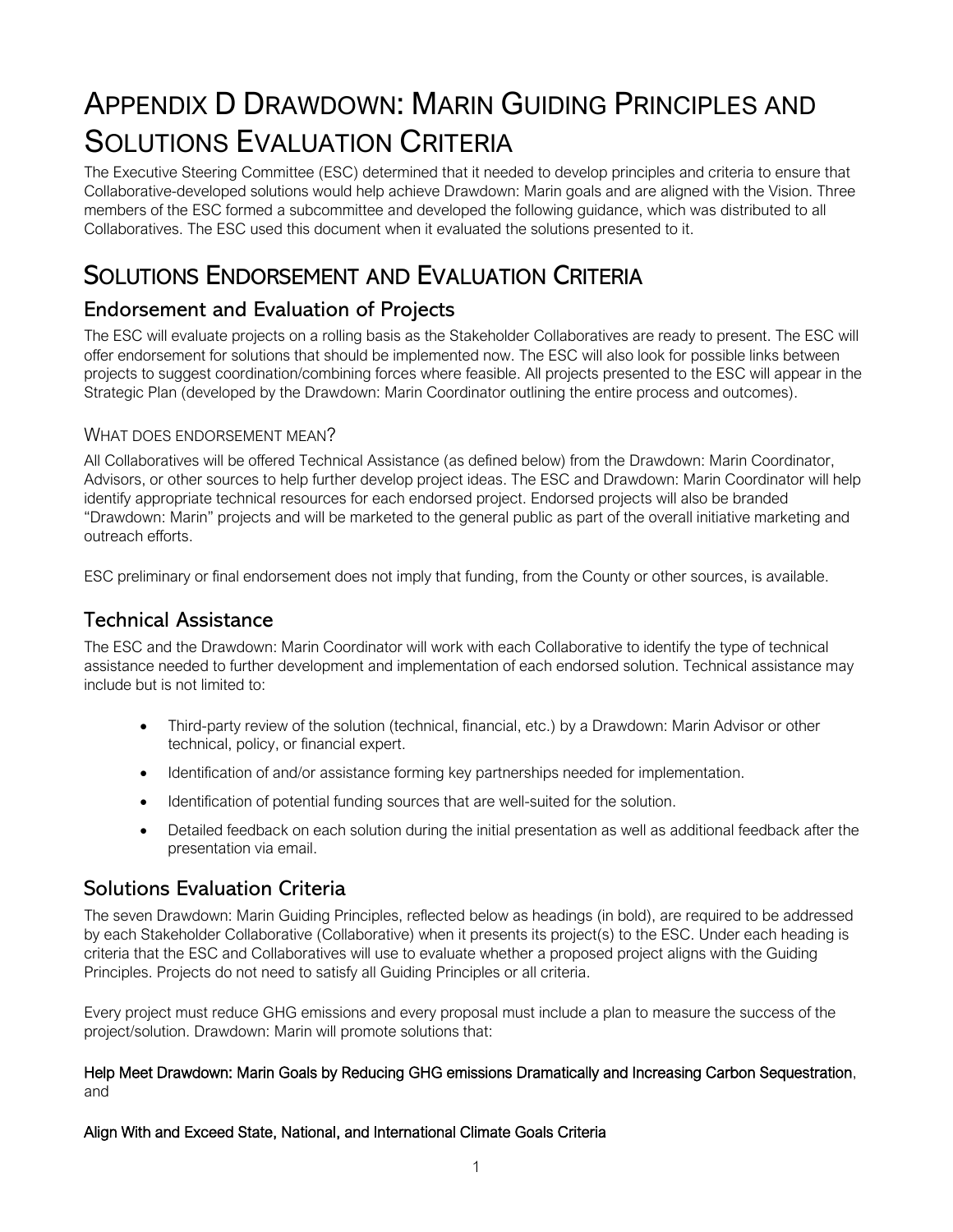Does the proposed solution:

• Reduce GHG emissions dramatically and increase carbon sequestration to meet Drawdown: Marin GHG reduction goals?

Offer additional environmental co-benefits, e.g. improving habitat/species protection, improving air and/or water quality?

• Align with the Governor's Six Pillars and the Under 20 MOU (limiting emissions to 80-95% below 1990 levels, or to below 2 annual metric tons per capita, by 2050) to reinforce broader goals and enable access to public and private resources?

Help us exceed State goals to align our "carbon budget" with the latest climate science to stay below 1.5°C?

#### Seek Prosperity, Health, and Resilience for All Criteria

Does the proposed solution:

- Reduce risks from climate impacts and increase capacity to recover from climate related disruptions for our communities, infrastructure, and for all?
	- o Honor our indigenous communities by incorporating traditional ecological knowledge if relevant to the solution, e.g. land management techniques, fire prevention, or nature- based adaptation?
	- o Increase community preparedness and resilience to climate change?
	- o Create a healthier, stronger and robust Marin County?
	- o Increase the community's ability to respond to disasters and other climate change impacts?
	- Increase equity, health, well-being, and access to resources for the full range of community members?
		- o Incorporate priority projects or feedback from frontline communities?
		- o Require those responsible for emitting the most take action to reduce those emissions?
		- o Provide all socio-economic and age groups access to the tools/resources they need to implement the solution?
		- o Consider co-benefits to communities that do not have access to the solution, e.g. jobs, ability to share lessons learned with those communities?
		- o Consider the factors that prevent access, e.g. current market conditions, technology barriers, cost, etc. Can the project be changed/modified to address and overcome those barriers?

#### Are Collaborative and Inclusive Criteria

Does the proposed solution:

- Collaborate and engage in ways that are empathetic, inclusive and build trust
	- o Leverage all contributions, seek common interests, and learn from challenges across sectors.
	- o Leverage existing community connections and/or expand on and build new connections?
	- o Increase trust among community members, organizations, or between the community and local government?
	- o Provide community members with educational, leadership, and other ongoing engagement opportunities?
- See diversity (personal, cultural, and sectoral) as fundamental to innovation and resilience.
	- o Embrace diversity (personal, cultural, and sectoral) as fundamental to innovation and resilience?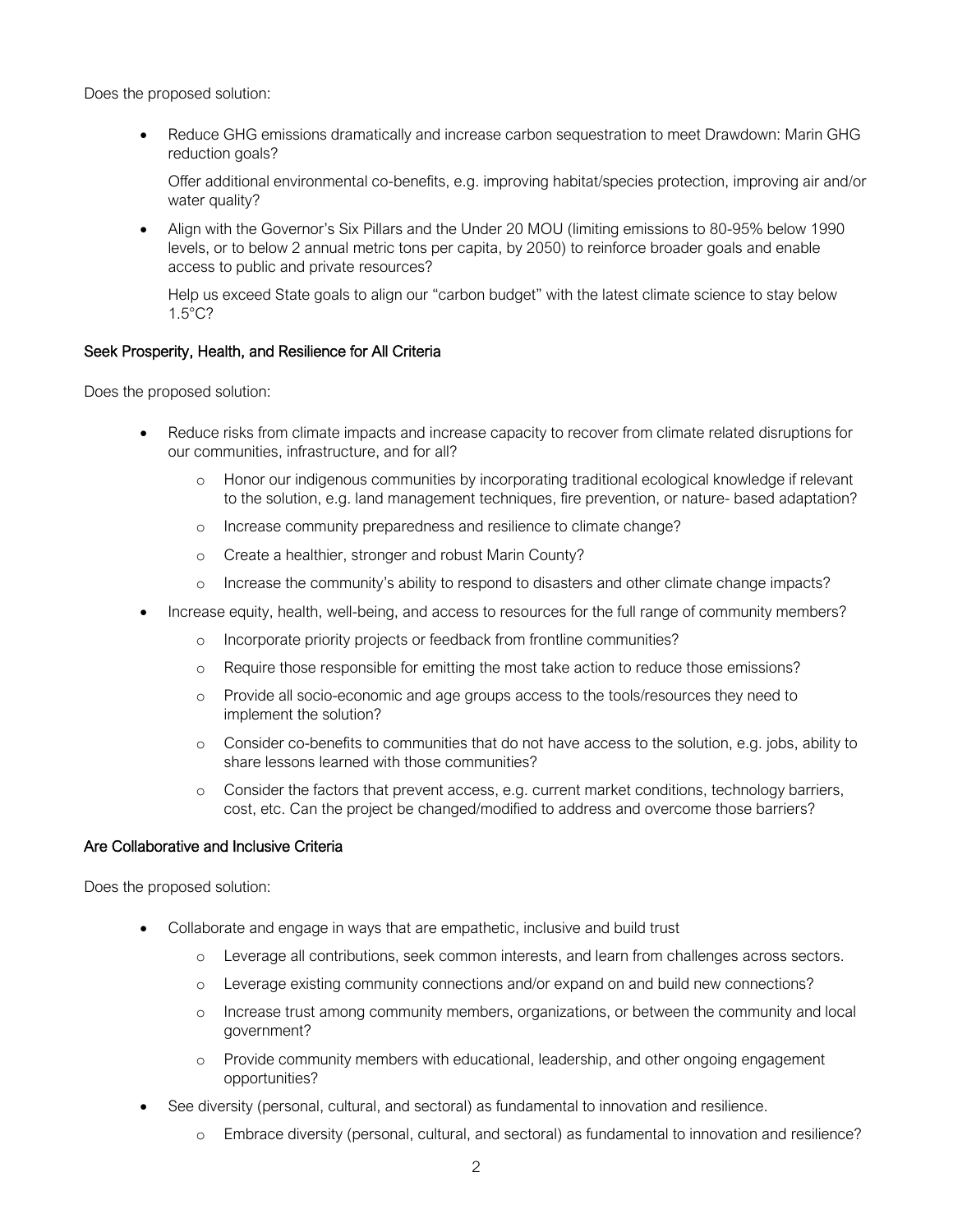o Foster leadership by members of frontline communities in planning and implementation, if they are intended to benefit from a project? Did a frontline community actively participate in the design of the solution?

#### Foster Innovation and Capacity Building Criteria

Does the proposed solution:

- Take a leadership role in developing bold goals and innovative approaches that continually build adaptive capacities across sectors?
	- o Exemplify innovation?
		- Is the project high-risk and high-reward?
		- Is it untested but has high potential?
	- o Is the approach new and unique? Does it improve current methods and approaches?
- Demonstrate what is possible locally and replicable beyond Marin, attracting strategic partners and resources?
	- o Involve scaling an existing, successful project?
	- o Solve multiple problems and have lasting impact?

#### Are Economically Viable, and Build Capital Criteria

Does the proposed solution:

- Present a strong "business case" including clearly defined funding and financing options?
	- o Have a funding plan or identify high-likelihood potential funding sources?
	- o Is additional funding needed? If yes, what is the gap, and is it feasible to secure that amount of funding?
- Balance diverse forms of capital (financial, manufactured/built, social, human, and natural)?
	- o Quantify cost savings or other economic benefits?
	- o Create jobs?
	- o Enhance local business?

#### Use a Range of Feasible Strategies Criteria

Does the proposed solution:

- Pursue grounded, in real-world, evidence-based strategies.
	- o Pursue a broad mix of policy, programs, technologies, market strategies, social innovation, ecological, and culture-change approaches to increase impact.
		- Have all optimal implementation partners been confirmed or at least engaged?
		- Have new partnerships been considered that are needed for successful implementation?
	- o Identify needed partners for implementation?
- Encourage prototyping to gain rapid feedback from target groups.
	- o Honest and realistic about what it will take to successfully implement a proposed solution?
	- o Identified opportunities to pilot ideas or proposed approach?